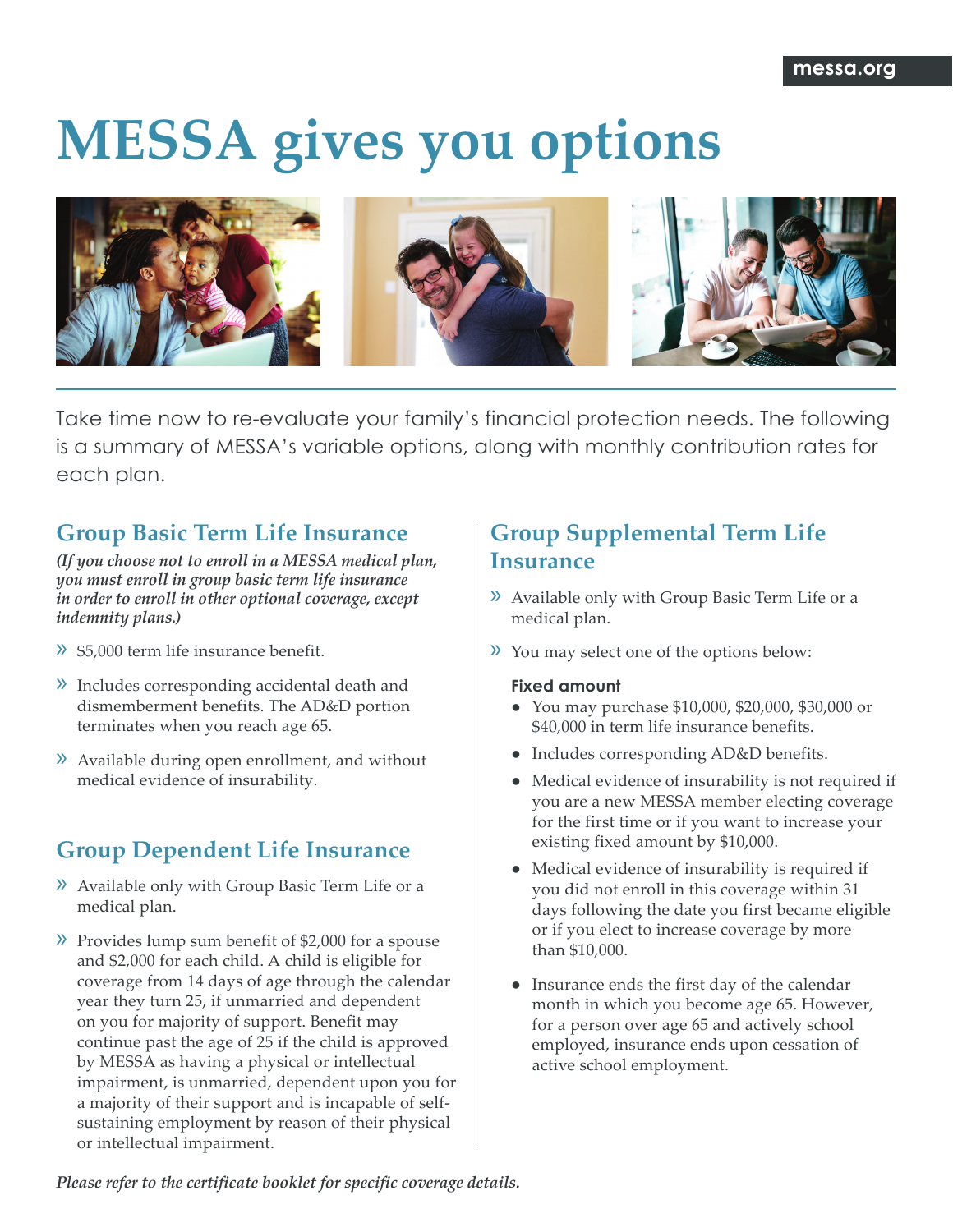## **Times salary**

- You may purchase an amount of term life insurance benefits determined by a multiple of 1, 2, 3 or 4 times your salary, up to a maximum of \$150,000.
- Includes corresponding AD&D benefits.
- Medical evidence of insurability is not required when enrolling in up to \$75,000 in coverage.
- Medical evidence of insurability is required when selecting over \$75,000 in coverage.
- Insurance ends the first day of the calendar month in which you become age 65. However, for a person over age 65 and actively school employed, insurance ends upon cessation of active school employment.

# **Group Survivor Income Insurance**

- » Available only with Group Basic Term Life or a medical plan, subject to age and family status requirements on spouse and children.
- » Net monthly benefit: \$400 spouse; \$200 child(ren)

## **Spouse benefit**

● Spouse is eligible until the day before their 65th birthday; benefit will continue until the spouse remarries or dies.

## **Child benefit**

• Children receive benefits until age 25, get married or the member's spouse dies, whichever occurs first. Benefit may continue past the age of 25 if the child is approved by MESSA as having a physical or intellectual impairment, is unmarried, dependent upon you for a majority of their support and is incapable of self-sustaining employment by reason of their physical or intellectual impairment.

## **Group Short Term Disability Income Insurance**

*(If you need financial protection in the event of a loss of salary due to a disability because you have inadequate sick days to fill in your district's long-term disability waiting period, or your district has no LTD coverage.)*

- » Available only with Group Basic Term Life or a medical plan.
- » Can select a weekly benefit ranging from \$20 to \$700, provided the amount selected does not exceed the weekly benefit corresponding to your contracted annual salary. (Contracted annual salary includes only basic earnings and does not include any other compensation.)
- » Benefits are not payable during a summer vacation period unless it is medically necessary for you to be house-confined or hospital-confined. If a disability commences within 30 days from the date of an accidental injury, it is not necessary to be house- or hospital-confined.
- » Any condition for which you received advice or treatment within three months prior to the effective date of insurance will not be covered until after expiration of the earlier of the following:
	- A period of three consecutive months ending on or after the effective date of insurance if during this time no medical treatment or service, including prescribed drugs or medicines, has been received in connection with the illness or injury; or
	- A period of six consecutive months if during this time the employee has been continuously insured and there has been no loss of time from active employment due to the pre-existing condition; or
	- A period of 12 consecutive months if during this time the employee has been continuously insured for these benefits.
- » Choice of either seven-day or 28-day waiting period with benefits beginning on either the eighth day or the 29th day.
- » Duration of benefits:
	- Maximum period of payment is 52 weeks. Benefits are payable during the maximum period of payment providing you are wholly and continuously unable to perform any and every duty pertaining to your regular occupation and you are under the regular care and attendance of a physician.
- » Maternity disability is treated the same as any other illness.
- » Benefits will be reduced by any income a member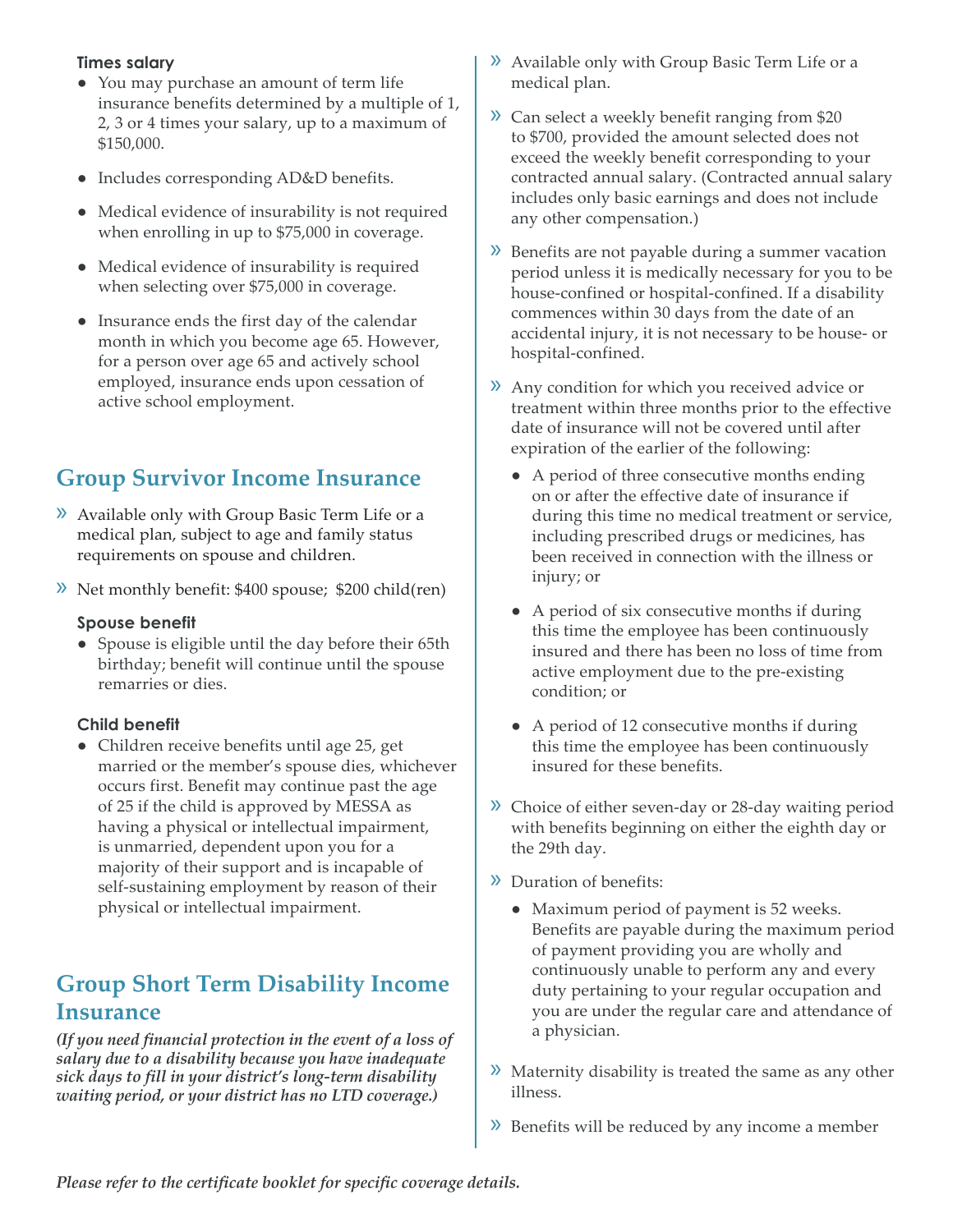receives or is entitled to receive from an employer, workers' compensation, MPSERS, Social Security (including Social Security retirement benefits) or any employer-paid group benefit plan. Benefits are generally payable only after you've exhausted your sick days.

- » Benefits are not payable for disability due to:
	- Self-inflicted injuries if intentional or while insane
	- War
	- Participation in the committing of a felony
	- Cosmetic surgery unless:
		- ― Caused by accidental bodily injury sustained while insured or an active illness contracted while insured, and
		- ― You have been continuously insured under this program since such injury was sustained or such illness was contracted.

# **Group Long Term Disability Income Insurance**

*(To continue disability income protection beyond 52 weeks if your district has no LTD coverage.)* 

*Important: If you are enrolled in an employersponsored long-term disability plan, you should know that enrollment in MESSA's long-term disability plan may be of limited value. If you have any questions or concerns, be sure to contact your MESSA field representative.*

- » Available only with Group Basic Term Life Insurance or a medical plan.
- » Can select a monthly benefit ranging from \$100 to \$1,500 provided the amount selected does not exceed the monthly benefit corresponding to your contracted annual salary. (Contracted annual salary includes only basic earnings and does not include any other compensation.)
- » The amount of the monthly benefit will be offset by any disbursement from any annuity, retirement or pension plan, or life insurance plan because of disability from any employer. It will also be offset by Social Security benefits, any salary, wages,

commissions, or other periodic employer disability plan benefits or similar disbursement (i.e., workers' disability compensation).

- » Any condition for which you received advice or treatment within three months prior to the effective date of insurance will not be covered until after expiration of the earlier of the following:
	- A period of three consecutive months ending on or after the effective date of insurance if during this time no medical treatment or service, including prescribed drugs or medicines, has been received in connection with the illness or injury; or
	- A period of 12 consecutive months if during this time the employee has been continuously insured for these benefits.
- » Waiting period: 52 consecutive weeks of disability.
- » Must be wholly and continuously unable to perform any and every duty pertaining to your regular occupation while you are under the regular care and attendance of a physician.
- » Duration of benefits:
	- Option 1: Benefits may be provided up to five years but not beyond the day before your 70th birthday.
	- Option 2: Benefits may be provided until the day before your 70th birthday.
	- Disability due to mental or nervous disorder: Benefits are limited and payable for two years during any one period of disability, but not beyond the day before your 70th birthday.
- » Benefits are not payable for disability due to:
	- Self-inflicted injuries if intentional or while insane
	- War
	- Participation in the committing of a felony
	- Cosmetic surgery unless:
		- ― Caused by accidental bodily injury sustained while insured or an active illness contracted while insured, and
		- ― You have been continuously insured under this program since such injury was sustained or such illness was contracted.

*Please refer to the certificate booklet for specific coverage details.*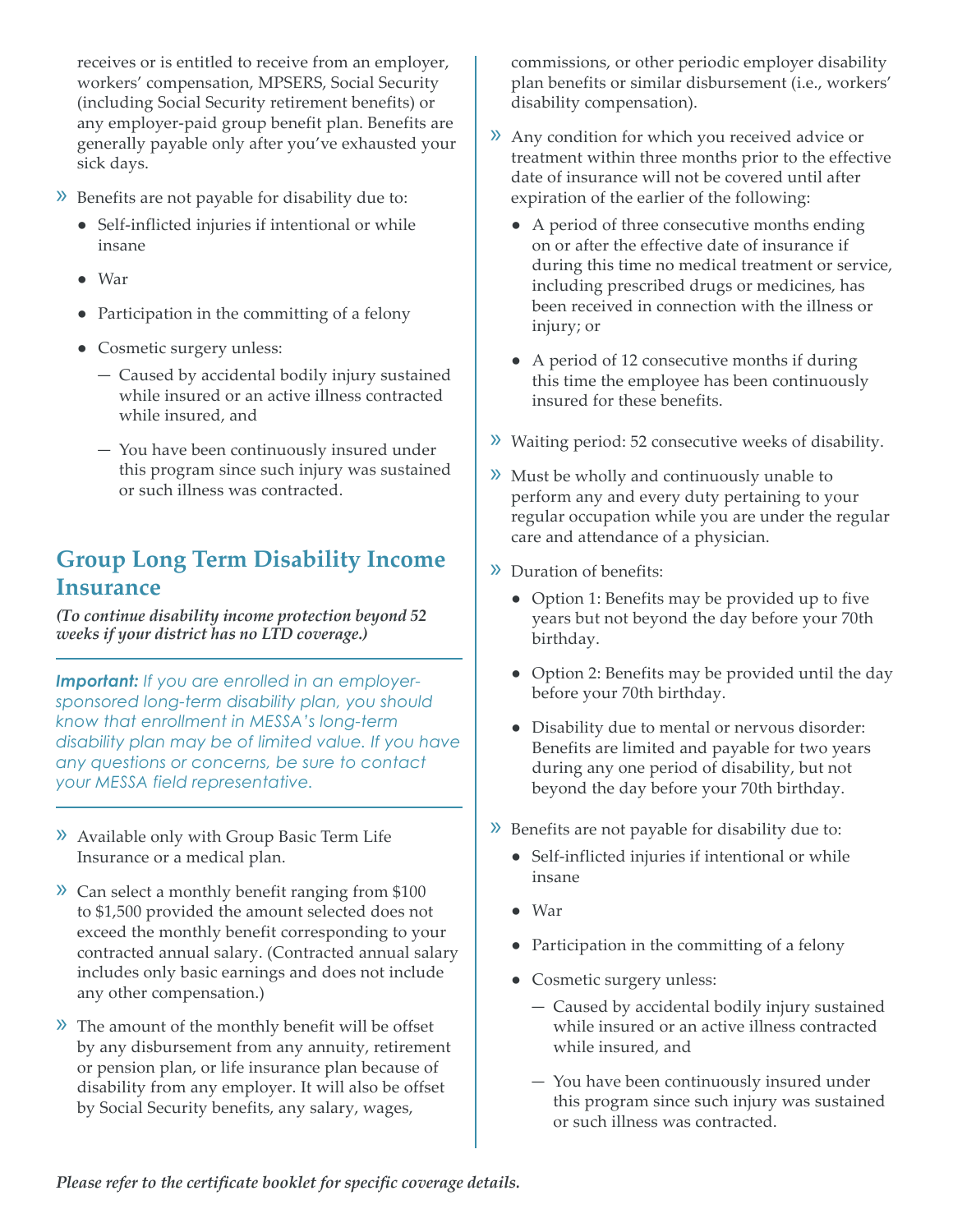# **Indemnity Plans**

## **Critical Illness Coverage**

- » Benefits paid when diagnosed with a covered serious illness or condition.
- » Use benefits to pay out-of-pocket medical costs or personal expenses.
- » Select between two plans:
	- Critical Illness
	- Critical Illness Plus
- » Plan highlights:
	- HSA compatible
	- Cash paid directly to you
	- Pre-existing conditions waived
- » Plan features:
	- Subsequent critical illness diagnosis benefit
	- Recurrence critical illness diagnosis benefit
	- Recurrence cancer (invasive) diagnosis benefit
	- Recurrence carcinoma (non-invasive) diagnosis benefit
	- Health screening benefit
	- Portable coverage should employment terminate
- » Premium discount for non-tobacco users.
- » Coverage available for member, spouse and dependents under the age of 26.

## **Hospital Indemnity Coverage**

- » Pays benefits when you have a planned or unplanned hospital stay.
- » Lump-sum benefit for admission; daily benefit for covered hospital stay.
- » Use benefits to help pay out-of-pocket medical costs or personal expenses.
- » Select between two plans:
	- Hospital Indemnity
	- Hospital Indemnity Plus
- » Plan highlights:
	- HSA compatible
	- Cash paid directly to you
	- Pre-existing conditions waived
- » Plan features:
	- Lump-sum payment for first day of inpatient stay
	- Daily benefit payment beginning the second day
	- Increased per day payment in an intensive care unit (ICU)
	- Waiver of premium
	- Portable coverage should employment terminate
- » Coverage available for member, spouse and dependents under the age of 26.

## **Accident Coverage**

- » Pays benefits for covered minor and serious injuries due to accident.
- » Use benefits to help pay out-of-pocket medical costs or personal expenses.
- » Select between two plans:
	- Accident
	- Accident Plus
- » Plan highlights:
	- HSA compatible
	- Cash benefits paid directly to you
- » Plan features:
	- Full schedule of benefits payable for accidental injuries, including initial and follow-up treatment, medical imaging, surgeries and more
	- Coverage applies both at home and at work
	- Organized sports rider (children only)
	- Waiver of premium
	- Portable coverage should employment terminate
- » Coverage available for member, spouse and dependents under the age of 26.

*Please refer to the certificate booklet for specific coverage details.*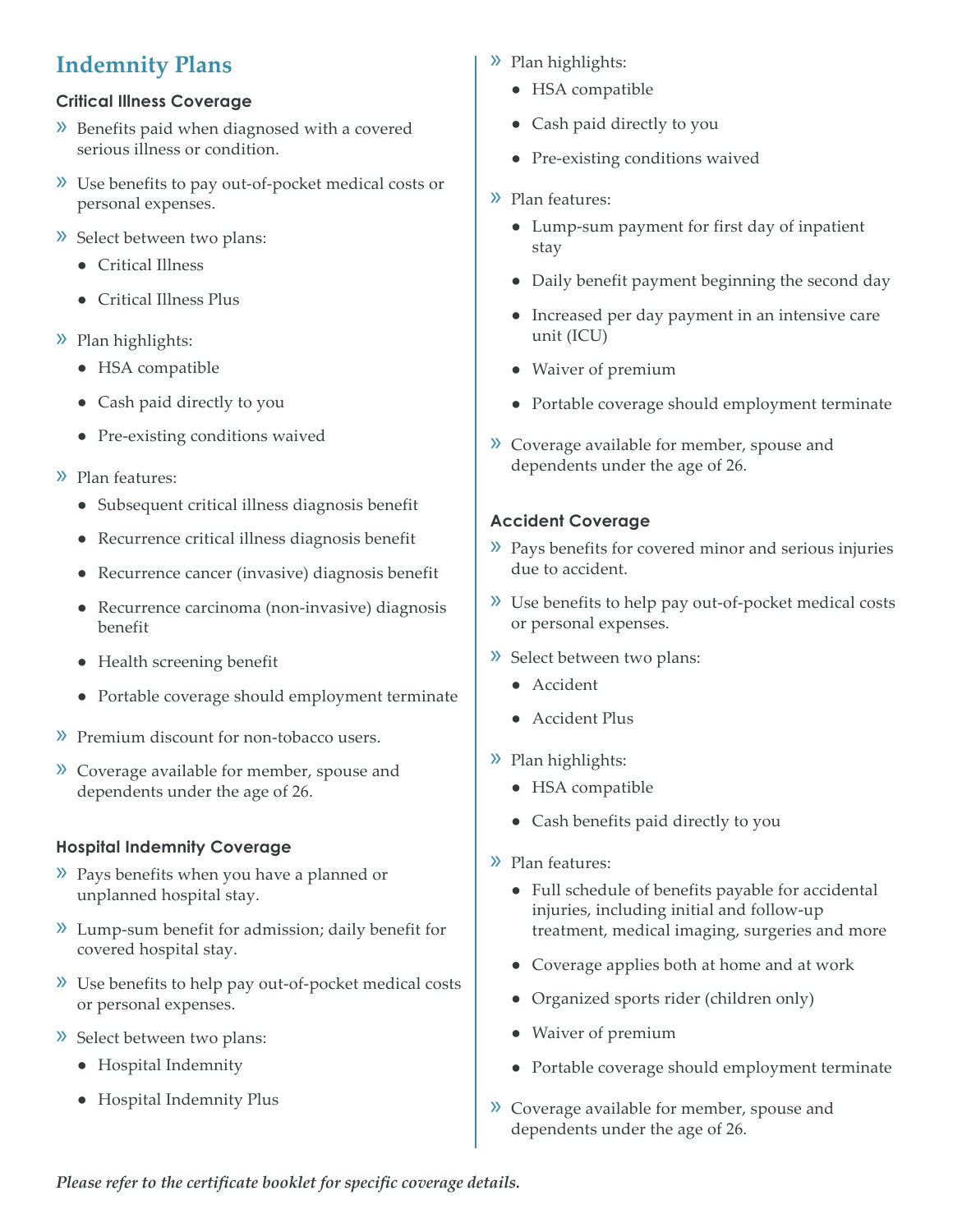The Group Dependent Life Insurance and/or the coverages below are available only in **addition** to a MESSA health insurance plan **or** the Group Basic Term Life Insurance

#### **LIFE COVERAGE**

#### **\$5,000 GROUP BASIC TERM LIFE INSURANCE AND AD&D Monthly rate: \$2.36**  Available only if not enrolled in MESSA medical plan.

#### \$2,000 GROUP DEPENDENT LIFE INSURANCE Monthly rate: \$1.48

\$2,000 for spouse, and \$2,000 for each eligible dependent.

#### **FIXED AMOUNT SUPPLEMENTAL TERM LIFE**

The monthly rate is based on your age on Jan. 1 of the current year.

| \$10,000 LIFE AND AD&D  |              | \$20,000 LIFE AND AD&D  |               |
|-------------------------|--------------|-------------------------|---------------|
| <b>UNDER AGE 40</b>     | \$1.50       | <b>UNDER AGE 40</b>     | \$3.00        |
| <b>AGE 40-49</b>        | \$3.00       | <b>AGE 40-49</b>        | <b>S6.00</b>  |
| AGE 50-59               | <b>S6.50</b> | AGE 50-59               | \$13.00       |
| AGE 60-64               | \$11.50      | AGE 60-64               | \$23.00       |
| AGE 65-69               | \$17.50      | AGE 65-69               | \$35.00       |
| <b>AGE 70-74</b>        | \$30.00      | <b>AGE 70-74</b>        | \$60.00       |
| <b>AGE 75 AND OLDER</b> | \$44.00      | <b>AGE 75 AND OLDER</b> | <b>S88.00</b> |

| \$30,000 LIFE AND AD&D  |               | \$40,000 LIFE AND AD&D  |                |
|-------------------------|---------------|-------------------------|----------------|
| <b>UNDER AGE 40</b>     | <b>S4.50</b>  | <b>UNDER AGE 40</b>     | <b>S6.00</b>   |
| <b>AGE 40-49</b>        | <b>S9.00</b>  | <b>AGE 40-49</b>        | \$12.00        |
| AGE 50-59               | \$19.50       | AGE 50-59               | <b>S26.00</b>  |
| AGE 60-64               | \$34.50       | AGE 60-64               | \$46.00        |
| AGE 65-69               | <b>S52.50</b> | AGE 65-69               | <b>\$70.00</b> |
| <b>AGE 70-74</b>        | \$90.00       | <b>AGE 70-74</b>        | \$120.00       |
| <b>AGE 75 AND OLDER</b> | \$132.00      | <b>AGE 75 AND OLDER</b> | \$176.00       |

#### **TIMES SALARY SUPPLEMENTAL TERM LIFE | Rates per \$1,000 Life and AD&D**

**Calculate Times Salary monthly cost:** Multiply your contractual annual salary by the level of coverage selected (1, 2, 3, or 4 times salary), divide by 1,000, then multiply by the rate from the Times Salary rate chart.

| <b>UNDER AGE 40</b> | \$0.15       | AGE 65-69        | \$1.75 |
|---------------------|--------------|------------------|--------|
| AGE 40-49           | <b>SO.30</b> | <b>AGE 70-74</b> | \$3.00 |
| AGE 50-59           | <b>SO.65</b> | AGE 75 AND OLDER | \$4.40 |
| AGE 60-64           | \$1.15       |                  |        |

#### **GROUP SURVIVOR INCOME INSURANCE**

The monthly rate is based on your age on Jan. 1 of the current year.

| <b>UNDER AGE 30</b> | <b>S3.18</b> | AGE 45-49        | \$12.44 |
|---------------------|--------------|------------------|---------|
| AGE 30-34           | <b>S4.20</b> | AGE 50-54        | \$15.80 |
| AGE 35-39           | <b>S5.88</b> | AGE 55 AND OLDER | \$18.90 |
| <b>AGE 40-44</b>    | <b>S8.90</b> |                  |         |

#### **GROUP SHORT TERM DISABILITY INCOME INSURANCE**

Benefits are reduced by other income. Waiting period must be satisfied regardless of cause. You may select any amount of weekly benefit in the table below as long as your contracted annual school salary is at least as great as the amount shown in the annual salary column.

| <b>ANNUAL SALARY</b> | <b>WEEKLY BENEFIT</b> | <b>8TH DAY</b> | 29TH DAY |
|----------------------|-----------------------|----------------|----------|
| \$1,300              | \$20.00               | \$2.00         | \$1.40   |
| \$2,600              | \$40.00               | \$4.00         | \$2.80   |
| \$3,900              | \$60.00               | \$6.00         | \$4.20   |
| \$5,200              | \$80.00               | \$8.00         | \$5.60   |
| \$6,500              | \$100.00              | \$10.00        | \$7.00   |
| \$8,000              | \$120.00              | \$12.00        | \$8.40   |
| \$9,500              | \$140.00              | \$14.00        | \$9.80   |
| \$11,000             | \$160.00              | \$16.00        | \$11.20  |
| \$12,500             | \$180.00              | \$18.00        | \$12.60  |
| \$14,000             | \$200.00              | \$20.00        | \$14.00  |
| \$15,500             | \$220.00              | \$22.00        | \$15.40  |
| \$17,000             | \$240.00              | \$24.00        | \$16.80  |
| \$18,500             | \$260.00              | \$26.00        | \$18.20  |
| \$20,000             | \$280.00              | \$28.00        | \$19.60  |
| \$21,500             | \$300.00              | \$30.00        | \$21.00  |
| \$23,000             | \$320.00              | \$32.00        | \$22.40  |
| \$24,500             | \$340.00              | \$34.00        | \$23.80  |
| \$26,000             | \$360.00              | \$36.00        | \$25.20  |
| \$27,500             | \$380.00              | \$38.00        | \$26.60  |
| \$29,000             | \$400.00              | \$40.00        | \$28.00  |
| \$30,500             | \$420.00              | \$42.00        | \$29.40  |
| \$32,000             | \$440.00              | \$44.00        | \$30.80  |
| \$33,500             | \$460.00              | \$46.00        | \$32.20  |
| \$35,000             | \$480.00              | \$48.00        | \$33.60  |
| \$36,500             | \$500.00              | \$50.00        | \$35.00  |
| \$38,000             | \$520.00              | \$52.00        | \$36.40  |
| \$39,500             | \$540.00              | \$54.00        | \$37.80  |
| \$41,000             | \$560.00              | \$56.00        | \$39.20  |
| \$42,500             | \$580.00              | \$58.00        | \$40.60  |
| \$44,000             | \$600.00              | \$60.00        | \$42.00  |
| \$45,500             | \$620.00              | \$62.00        | \$43.40  |
| \$47,000             | \$640.00              | \$64.00        | \$44.80  |
| \$48,500             | \$660.00              | \$66.00        | \$46.20  |
| \$50,000             | \$680.00              | \$68.00        | \$47.60  |
| \$51,500             | \$700.00              | \$70.00        | \$49.00  |